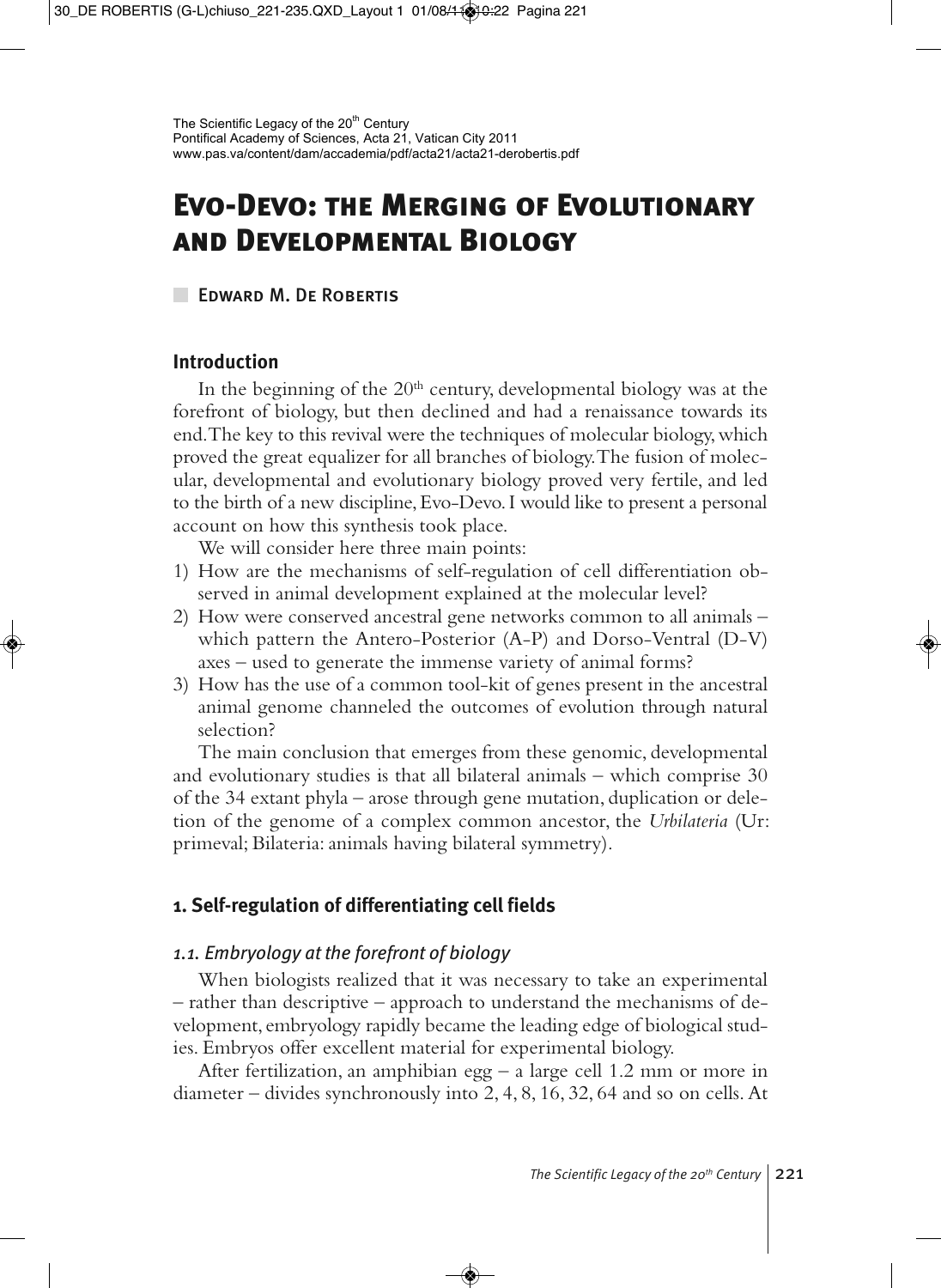these early stages, cells are dedicated to sensing their position within the embryo by signaling to each other without differentiating into particular tissues. At the 10,000 cell stage, cells on the dorsal side start to invaginate to the interior of what at this point constitutes a blastula or hollow ball. The cells that involute will form the endoderm and mesoderm of the body, while cells that remain on the outside give rise to ectoderm. By the end of this process – called gastrulation – a vertebrate embryo with defined A-P and D-V axes and differentiated tissue types is formed.

The beginning of experimental embryology can be traced back to 1891, when Hans Driesch separated the first two cells of a sea urchin embryo and obtained two complete larvae. At the turn of the century, in 1901, Hans Spemann obtained amphibian twins by gently constricting embryos with fine ligatures of hair from his newborn daughter. Much later, I found that identical twins can also be generated by simply bisecting an early embryo of the frog *Xenopus laevis* with a scalpel blade before gastrulation starts.

This tendency of the embryo to regenerate towards the whole is called self-regulation. This is not a property restricted to the early embryo. Most organs in the body start their development as 'morphogenetic fields' that are able to self-regulate their differentiation. This was discovered by Ross G. Harrison, who showed in 1918 that a circular region of flank mesoderm could induce the development of forelimbs when transplanted into a host embryo. When he cut this region in half, each half induced a limb. Not a half-limb, but rather a complete limb. From these transplantation experiments we learned that cells within the organism do not lead solitary lives, but are instead subsumed in larger fields of hundreds or thousands of cells that communicate to each other when to proliferate, differentiate, or die. We are only now beginning to understand the molecular mechanisms by which these cellular conversations take place.

## *1.2. Hans Spemann and embryonic induction*

The way forward in the analysis of self-regulation of pattern came from a transplantation experiment carried out by a graduate student at Freiburg University, Hilde Mangold. Under the direction of Spemann, she transplanted the dorsal lip of the blastopore, the region in which the involution of mesoderm starts, and introduced it into the opposite (ventral) side of a host embryo. With a gentle push, the embryonic fragments heal together almost miraculously, and two days later perfect Siamese (conjoined) twins are formed. Spemann called this dorsal region of the embryo the 'organizer'.

Remarkably, the transplanted organizer cells themselves gave rise to notochord, yet were able to induce their neighboring cells to change their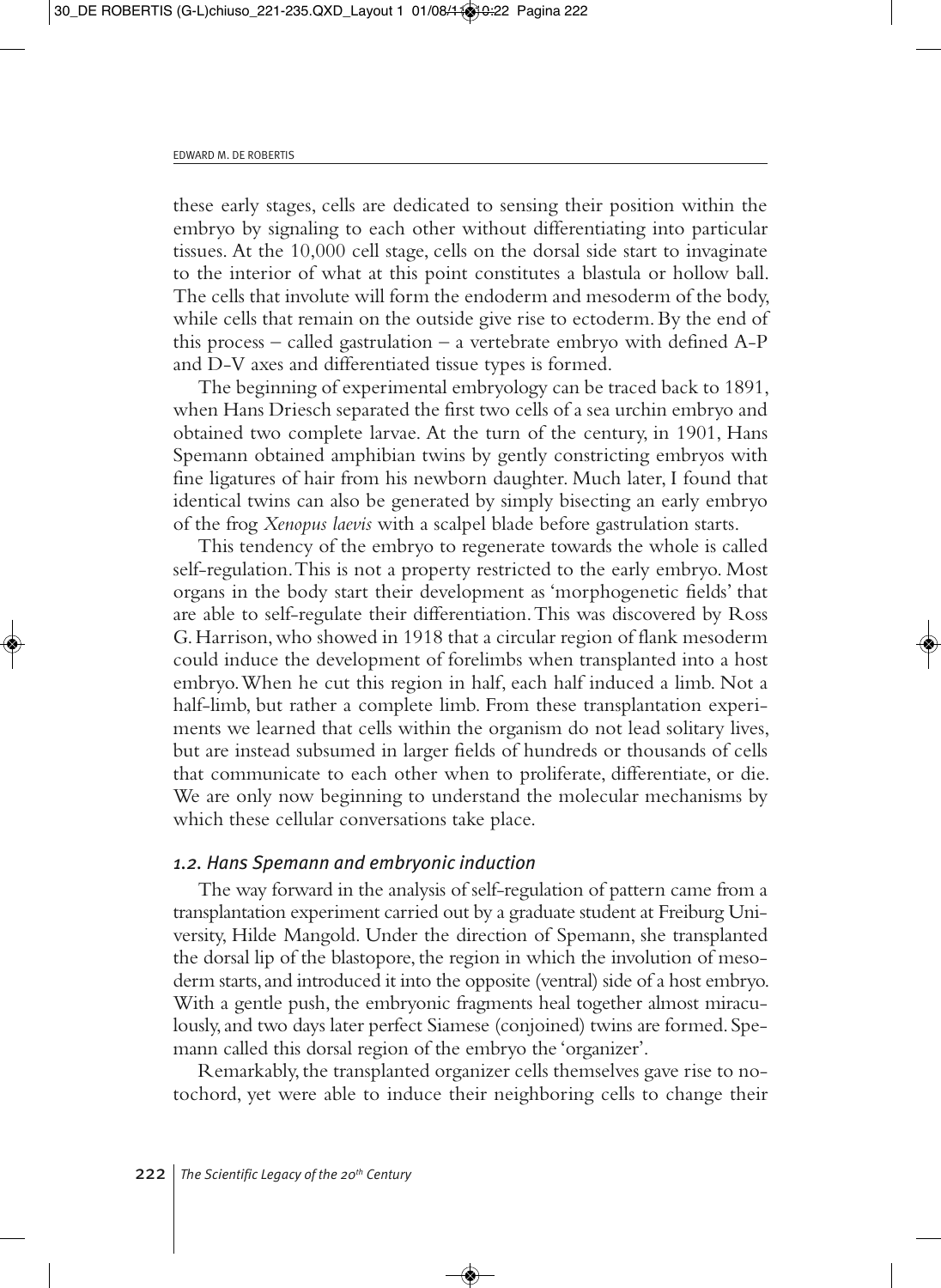differentiation into dorsal tissues such as central nervous system (CNS), somite (muscle), and kidney. Therefore, within the embryo, groups of cells (called organizing centers) are able to instruct their neighbors on the type of cell differentiations they should adopt.

Spemann was awarded the 1935 Nobel Prize for Physiology or Medicine for the discovery of embryonic induction by organizer tissue, which marked the apogee of experimental embryology. However, the isolation of the chemical substances responsible for embryonic induction proved impossible given the methods available at the time. After that, the genetics of Thomas Hunt Morgan became the pre-eminent biological discipline for most of the 20<sup>th</sup> century.

#### **2. The ancestral A-P and D-V gene networks**

#### *2.1. Thomas Morgan, Edward Lewis and homeotic mutations*

Morgan started his career as an embryologist. For example, he demonstrated that a 2-cell frog egg could self-regulate to form a whole embryo after killing one cell, but only when the dead cell was removed. He realized, however, that mechanistic progress using this type of experimental approach would be very difficult, and decided to study mutations in the fruit fly *Drosophila melanogaster* instead. Together with his graduate student Calvin Bridges, in 1923 Morgan isolated a mutant, *bithorax*, which gave rise to fourwinged flies (flies normally have only two wings). This mutant was to provide the key that made possible the molecular analysis of development.

In 1946, a young student at Caltech, Edward B. Lewis, initiated studies on the genetics of the *bithorax* locus, which continued until his passing in 2004. He found that the *bithorax* region patterned the thorax and abdomen of the fruit fly and contained several genes. When mutated, these genes caused homeotic transformations, i.e., the transformation of one region of the body into the likeness of another region. For example, the third thoracic segment may become transformed into the second thoracic, thus generating the four-winged flies.

Remarkably, Lewis noted that the arrangement of homeotic genes in the DNA followed the same order in which they regulated the A-P identity of abdominal segments. He designated this surprising organization colinearity. Lewis proposed that homeotic genes had repressed thoracic identity in a centipede-like ancestor, and that recent duplications of these genes had further elaborated the identity of each abdominal segment.

When molecular biology became practical, the race to clone a homeotic gene began in several laboratories. It culminated with the isolation of *Anten-*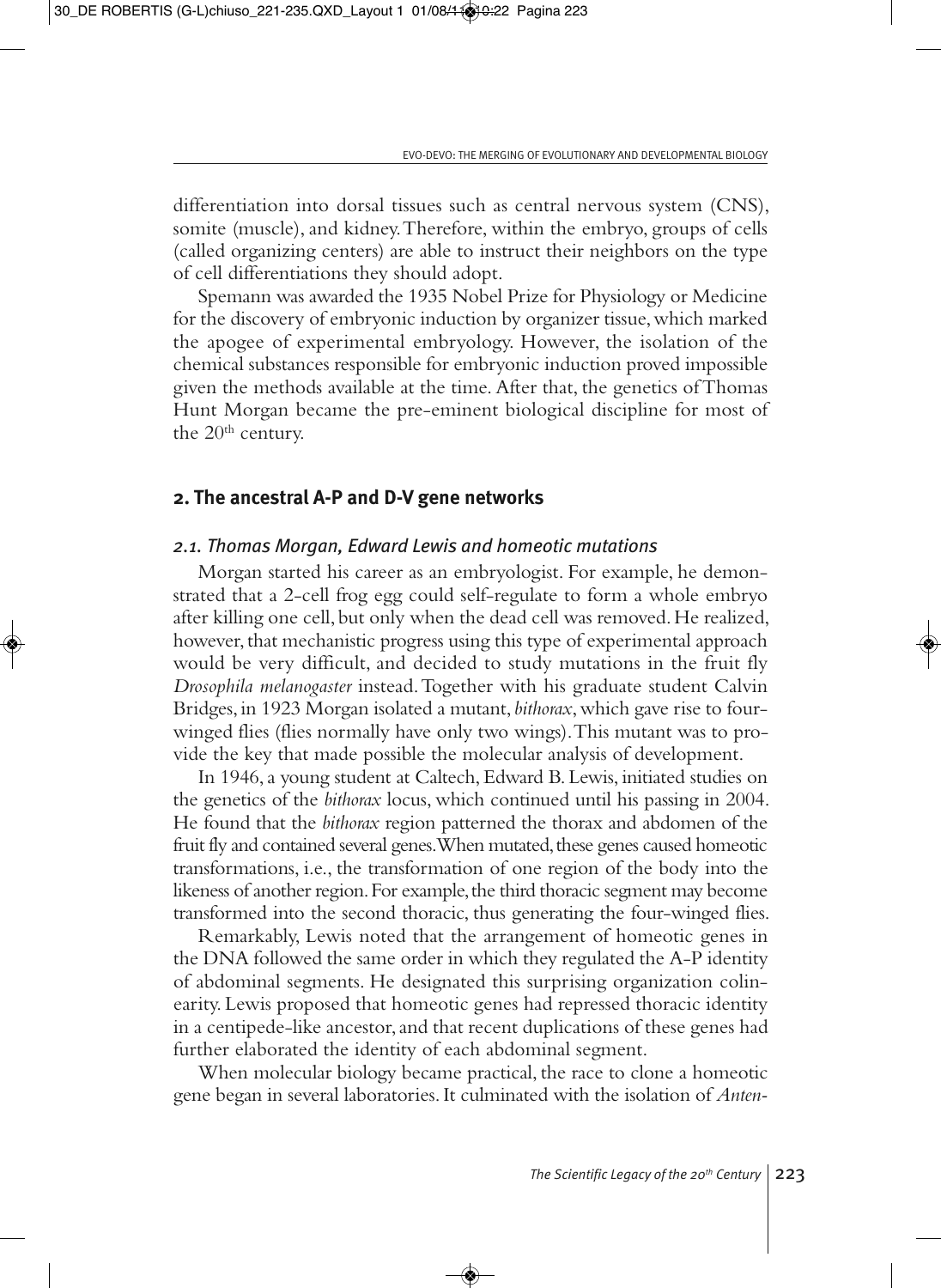*napedia*, a homeotic gene that can transform antenna into leg, independently by Scott and Kaufman, and by Garber and Gehring in 1983. Searching for the hypothetical recently duplicated genes of Lewis, they discovered that many *Drosophila* homeotic genes crossreacted with a short region of DNA. This conserved segment of nucleic acid, called the homeobox, was found to encode a DNA-binding domain of 60 amino acids, designated the homeodomain.

#### *2.2. Hox genes in vertebrates*

At that time I was a professor in the same department as Walter Gehring at the Biozentrum of the University of Basel, Switzerland, and we shared group meetings. We decided to collaborate to test whether homeobox genes might be present in vertebrates. (The experiment was conceived for the wrong reasons: the first expression studies by Garber had shown *Antennapedia* expression in the CNS, and we suspected it might encode a peptide hormone, which were known at the time to have been conserved between Hydra and mammals). On the first try we cloned a gene, now called HoxC-6, from a *Xenopus laevis* genomic library which crossreacted with *Antennapedia* and *ultrabithorax* (Carrasco *et al*., 1984). The sequence of the homeodomain was very similar to that of *Antennapedia*. Later gene knockout studies by Mario Capecchi and others showed that this gene, like the other 39 Hox genes, caused A-P homeotic transformations when mutated in the mouse. This was a good thing, because in our paper in the last sentence of the introduction I had written: 'If the frog gene cloned here eventually turns out to have functions similar to those of the fruit fly genes, it would represent the first development-controlling gene identified in vertebrates'. And so it was.

Vertebrate Hox genes are clustered in the genome. Work by other groups, mostly in mouse embryos, showed that vertebrate Hox gene expression in the body is colinear with their order in the DNA. The homeobox sequences and overall organization of the vertebrate Hox gene complexes were conserved with those of *Drosophila* and other invertebrates. Therefore, Lewis' hypothesis that homeotic genes were recently duplicated genes was not correct, yet provided the cornerstone for the new discipline of Evo-Devo. Edward Lewis received the Nobel Prize for Medicine or Physiology for his work on developmental genetics in 1995.

#### *2.3. Whole-genome duplications in the vertebrate lineage*

Many insects have eight or so Hox genes arranged in a single cluster. *Amphioxus*, a chordate closely related to the vertebrates, has a single cluster containing 14 Hox genes in a row. However, the situation is more complex in the vertebrates. This is because vertebrates underwent two rounds of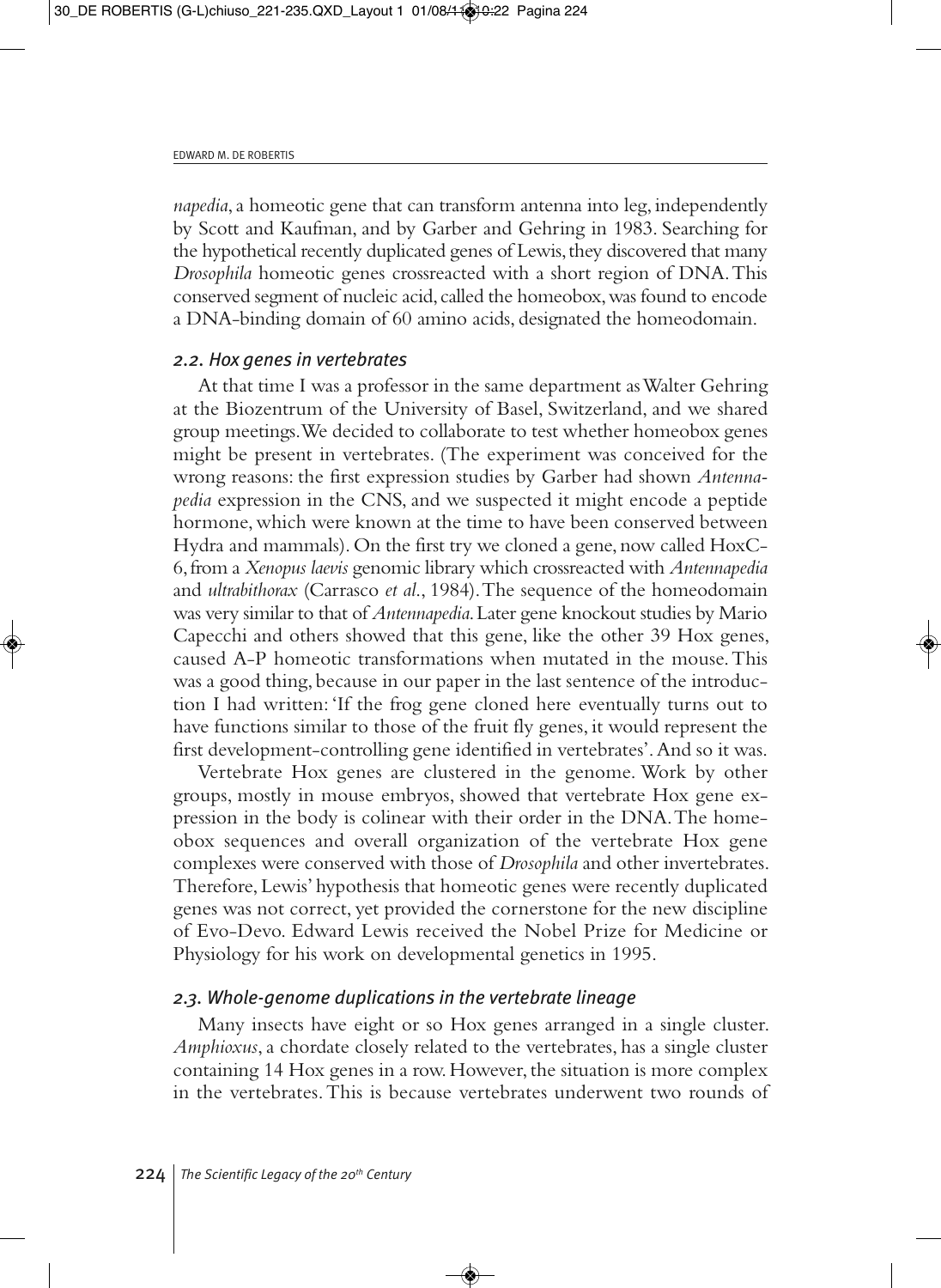whole-genome duplications at the beginning of their evolution. Thus, for each gene humans may have up to four copies. Many of our genes are now present as single copies, but this only indicates that the other three were lost. Gene loss is easily achieved over evolutionary time. Duplicated genes are retained when a duplicated copy acquires a specialized function that makes it beneficial for the survival of the species. These two genome-wide duplications were probably a crucial event in the remarkable evolutionary success of vertebrate animals.

Humans contain four Hox gene complexes, called HoxA through HoxD. Each consists of about 100,000 base pairs of DNA and resulted from the duplication of an ancestral Hox complex containing 13 genes. However, instead of  $13\times4=52$ , humans retained a total of only 39 Hox genes. This is because some Hox genes were deleted. As will be discussed below, gene loss is an important force in shaping evolution.

The degree of conservation between these four mammalian Hox complexes and *Drosophila* is simply amazing. Not only homeobox sequences and colinearity of expression patterns were maintained, but even their regulation by an inhibitory microRNA (called *infra-abdominal-4* in *Drosophila* and miR196 in humans) was conserved.

This intricate genetic machinery that patterns the A-P axis could not have been assembled independently twice in *Drosophila* and vertebrates, let alone in all phyla. The only reasonable interpretation is that a Hox complex was already functional in *Urbilateria* and was inherited by its descendants. The discovery of conserved Hox gene complexes led to the realization that the gene networks that control the A-P axis share deep historical homologies. Before the discovery of the homeobox we did not imagine that the mechanisms of development would be so similar between fruit flies and humans. It was a great surprise.

#### *2.4. François Jacob's symposium on Evolution and Development*

In 1991, a landmark meeting was held in Crete. Organized, among others, by academicians Nicole Le Douarin and Fotis Kafatos, it was entitled *Evolution and Development*. Its topic had been specifically requested by François Jacob, who was retiring. Jacob, a great geneticist, was very interested in evolution. In his excellent book, *The Possible and the Actual* (1982), Jacob explained why bringing these two separate fields together was important: 'For it is during embryonic development that the instructions contained in the genetic program of an organism are expressed, that the genotype is converted into phenotype. It is mainly the requirements of embryonic development that, among all posible changes in genotype, screen the actual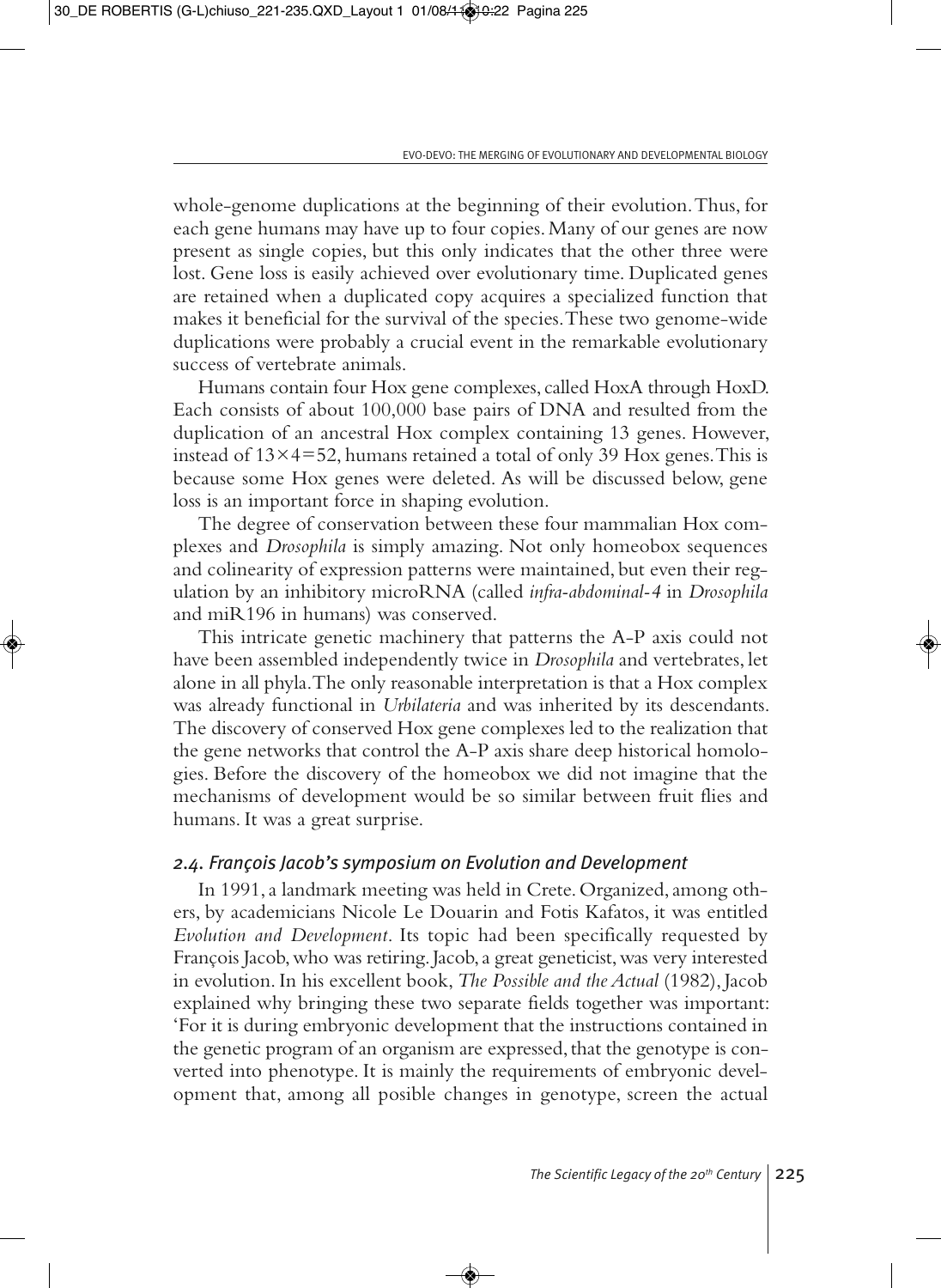phenotypes'. The main argument of his book was that during evolution old components are retained and used again, comparing evolution to the work of a tinkerer or *bricoleur*. A tinkerer uses parts or materials that already exist to assemble objects having new purposes.

Jacob displayed great insight in bringing together developmental and evolutionary biologists as his swan's song. The symposium took place at the perfect time, when the conservation of the Hox system was already understood in general outlines. The star of the meeting was paleontologist Stephen Jay Gould. Wishing to learn more about evolution, I asked him to sit at my table during breakfast. Although he really wanted to read his newspaper in peace, I proved too eager and he reluctantly accepted. Gould recommended I should read two books. The first one was Gould's own *Wonderful Life*, which told the story of the Cambrian explosion in the fossil record.

The Cambrian explosion refers to the remarkable finding that all the body plans (34 phyla) of animals that exist today appeared as fossils over a narrow period of time, between 535 to 525 million years ago. Before that time a long line of Precambrian ancestors must have existed, but they left very few or no adult bilaterian fossils (except for tracks and trails in the ocean floor dating to 630 million years ago). We do not know why the appearance of body plans occurred so suddenly, and many possibilities have been proposed (Valentine, 2004). For example, in the 'snowball earth' scenario the diversification of body plans resulted from repeated bottlenecks of intense natural selection coinciding with several massive glaciation events that covered most of the earth between 750 and 550 million years ago. Even more mysterious than the sudden emergence of phyla, is the question of why no new animal body plans have evolved since then, for which we currently have no answers.

## *2.5. Geoffroy Saint-Hilaire and the unity of plan*

The second book that Gould recommended was one by Toby Appel, on the historical debate that took place at the French Academy of Sciences between Georges Cuvier and Etienne Geoffroy Saint-Hilaire in 1830. Geoffroy held the view that a unity of plan existed among animals. In 1822, he dissected a lobster and placed it in an inverted position with respect to the ground. In this upside down orientation the lobster's normally ventral nerve cord was located above the digestive tract, which in turn was placed above the heart. In his own words: 'What was my surprise, and I add, my admiration, in perceiving an ordering that placed under my eyes all the organic systems of this lobster in the order in which they are arranged in mammals?'

Geoffroy went on to argue that there was a unity of plan, or design, among animals, so that the dorsal side of the vertebrates was homologous to the ven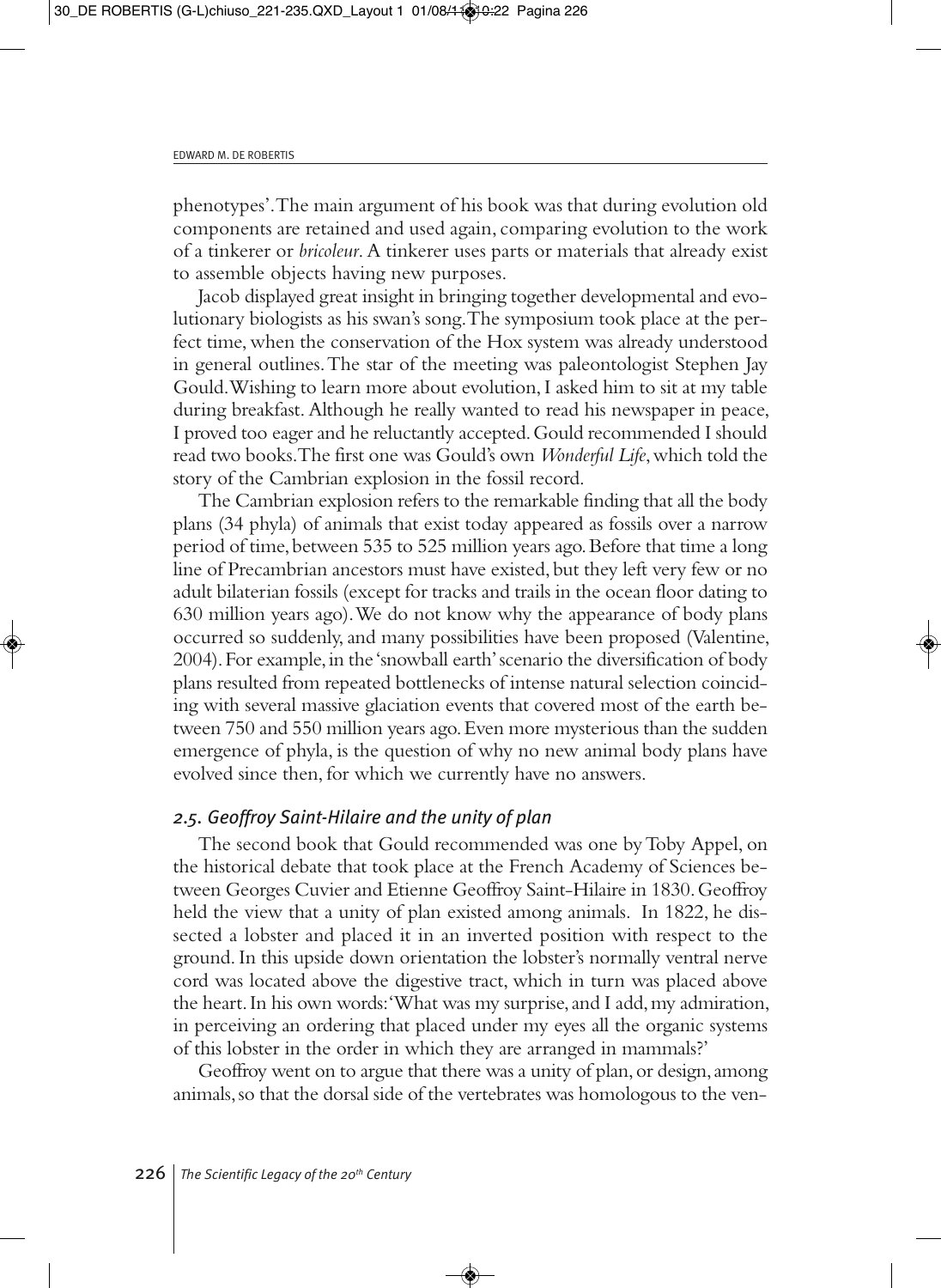tral side of the arthropods. For historians of science the Cuvier-Geoffroy debate was of great interest because it took place decades before Charles Darwin published his *Origin of Species* in 1859. For our own work, reading this book was crucial, because when a few years later we isolated Chordin, we were prepared. Chordin was a dorsal protein secreted by Spemann's organizer that had a close homologue in the ventral side of the *Drosophila* early embryo.

At Jacob's symposium I presented the first investigations from our laboratory on the chemical nature of embryonic induction by Spemann's organizer. At that time, we had constructed libraries containing the genes expressed in dorsal lips manually dissected from the frog gastrula. We had just isolated a gene expressed exclusively in organizer tissue called *goosecoid*. It encoded a DNA-binding protein, but we knew from Spemann's work that embryonic induction required secreted factors able to change the differentiation of neighboring cells.

By continuing these explorations on the molecular nature of induction by organizer tissue, we isolated several secreted proteins such as Chordin, Frzb-1 and Cerberus, and other groups isolated Noggin, Follistatin and Dickkopf (De Robertis, 2006). Unexpectedly, all of these proteins turned out to function as antagonists of growth factors in the extracellular space. They prevent binding of growth factors to their receptors on the cell membrane, thus inhibiting signaling. Although we had hoped to isolate novel signaling growth factors from the organizer, what was discovered instead was that embryonic induction was mediated mainly through the secretion of a cocktail of inhibitory proteins.

#### *2.6. Chordin, BMP and cell differentiation*

Chordin proved to be the most informative of the organizer factors. Transplanted organizers in which Chordin expression is inhibited lost all embryonic induction activity. Thus, Chordin is essential for organizer function. Chordin induces the differentiation of dorsal tissues (such as CNS or muscle) by binding to Bone Morphogenetic Proteins (BMPs), which normally cause the differentiation of ventral tissues (such as epidermis or blood). Two BMP genes are expressed in the ventral region of the embryo, and Chordin is secreted in prodigious amounts by dorsal cells. In principle, this would suffice to establish a gradient of BMP activity, yet by further investigating the system we discovered much more complexity.

Dorsal-ventral tissue differentiation results from a biochemical network of proteins secreted by the dorsal and ventral sides of the embryo. For each action of the dorsal organizer there is a compensating reaction in the opposite side of the embryo. The expression of genes on the dorsal and the ventral sides are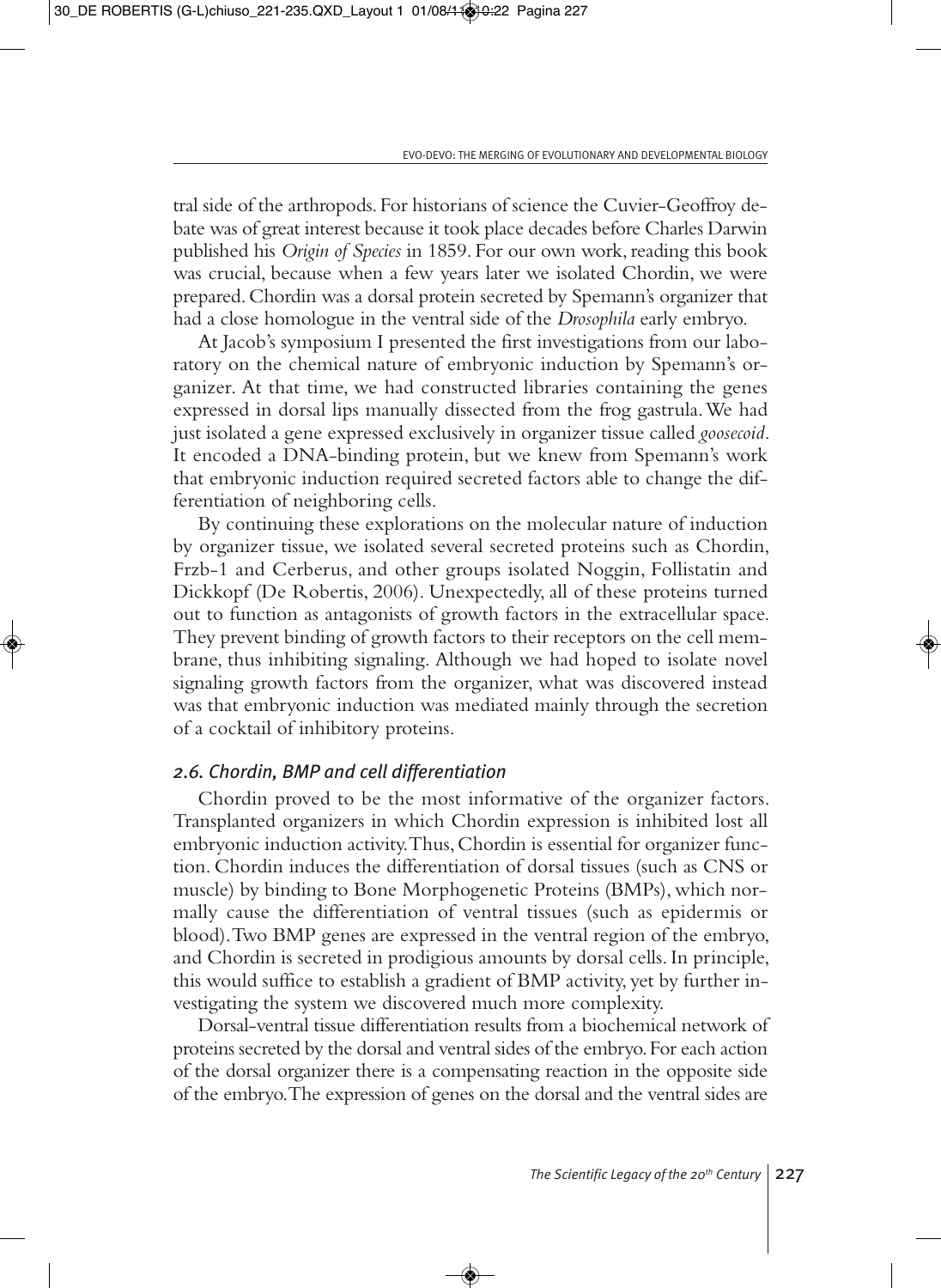under opposite control, which explains in part the self-regulation phenomenon. The dorsal side also expresses BMPs, which when bound to Chordin are able to flow towards the ventral side. There, a protease called Tolloid specifically degrades Chordin, liberating BMPs for signaling through its cell surface receptors. The flow of Chordin and its cleavage by this protease are key steps in maintaining the self-regulating gradient of BMP activity. A number of additional secreted proteins (called Sizzled, Crossveinless-2, Twisted gastrulation and Crescent) function as feedback regulators, providing additional resilience to the D-V patterning system (De Robertis, 2009).

Remarkably, other investigators found that this basic biochemical network is also used to regulate cell differentiation along the D-V axis in the early embryos of many other organisms, such as *Drosophila*, beetles, spiders, hemichordates, amphioxus, zebrafish and chick. This intricate molecular machinery is most unlikely to have evolved independently multiple times during evolution specifically to control D-V patterning. The reasonable conclusion is that the Chordin/BMP/Tolloid pathway patterned the dorsal-ventral axis of the last common bilaterian ancestor and was inherited by its descendants.

The conservation of the Chordin/BMP/Tolloid system provided strong molecular support for the hypothesis of Geoffroy Saint-Hilaire that the mammalian and arthropod body plans are homologous. An inversion of the D-V axis occurred during evolution. The ventral side of the arthropods is equivalent to the dorsal side of the vertebrate, and the entire Chordin/BMP/Tolloid pathway was inverted. In both vertebrates and invertebrates, the CNS is formed where the gradient of BMP signaling is lowest. A unity of plan, both for the A-P and D-V axes, exists among animals.

## **3. A conserved gene tool-kit generates variety in evolution**

#### *3.1. Urbilateria had considerable regulatory complexity*

These deep homologies in the way all embryos pattern their A-P and D-V axes are having a profound impact on current evolutionary thinking. One might argue that the power of natural selection of the fittest, working on chance mutations over immense periods of geological time, is *per se* sufficient to explain the variety of animal forms. In the absence of any constraints, competition in crowded ecosystems, particularly among closely related species, would lead to new and improved animal designs in the victorious species, through the creative force of natural selection. Ever more adapted generations would be formed because the invisible guiding hand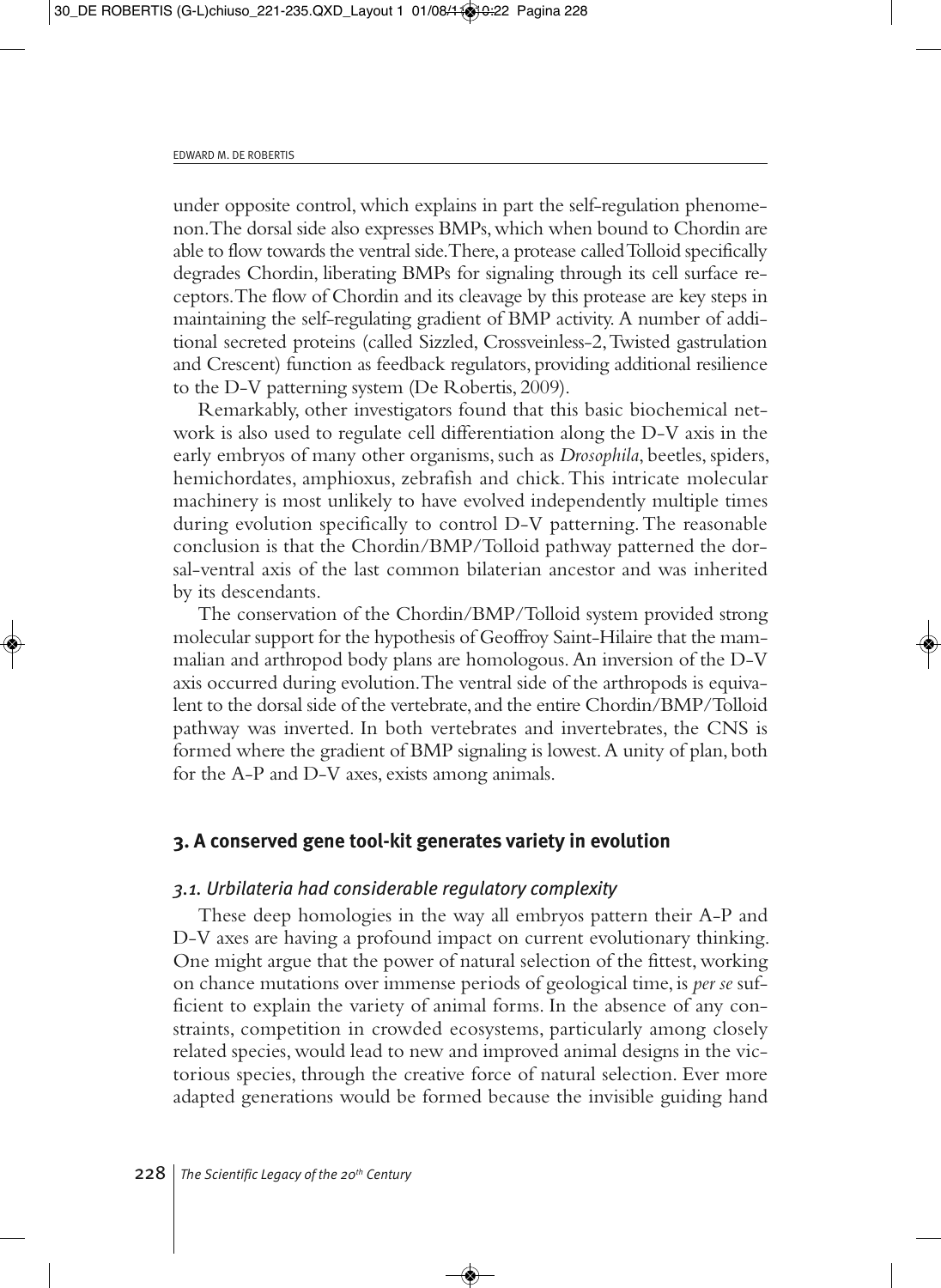of natural selection integrates useful mutational changes, forming ever fitter individuals and gradually generating new structures and species. On the other hand, what we are now learning is that a very important source of variation for specifying the arrangements of cells with respect to each other – which is what ultimately determines morphological change – resides in the ancestral developmental gene networks shared by all animals.

## *3.2. Eyes have a common origin*

One might argue that while the Hox and Chordin/BMP gene networks are complex, they could have been used to pattern a very simple ancestral animal. However, there are reasons to think that *Urbilateria* was anatomically complex. One such reason is provided by the ancestral eye structures.

An important problem in evolution is whether adaptations arise through homology or convergence. Homology means that two structures are derived from an ancestral one present in a common ancestor. An example of homology could be the hoof of a horse and the middle digit of the ancestors from which it evolved. Convergence occurs when similar solutions are reached to resolve common functional needs. An example could be the wings of various animal groups, which evolved at very different times but represent similar solutions to a functional requirement. Distinguishing between homology and convergence in evolution can be very difficult. Now molecular biology gives us a historical record of how evolution took place. In the case of animal eyes, conventional wisdom was that animal eyes had arisen independently 40 to 60 times through convergent evolution to fulfill the need for vision.

In 1994 Walter Gehring's group isolated the *eyeless* gene from *Drosophila* and found it had homology to the mammalian *Pax6* homeobox gene. In the mouse, mutations in *Pax6* caused the *small eye* phenotype. In humans, the *Aniridia* gene corresponded to *Pax6*. When mouse *Pax6* was artificially expressed in the antenna or leg precursors of *Drosophila* embryos, it caused the formation of ectopic eyes (Gehring, 1998). Of course, these were *Drosophila* eyes, not mouse ones. In the reciprocal experiment, overexpression of *Drosophila eyeless/Pax6* induced eyes in microinjected frog embryos. The eyes of the clam *Pecten,* and even those of jellyfish, also express *Pax6*. The reasonable conclusion is that all eyes are derived from an ancestral eye that expressed *Pax6*.

## *3.3. The urbilaterian CNS was anatomically elaborate*

One might argue that the eye of *Urbilateria* could have been a very simple photoreceptor cell. However, this does not seem to be the case. We now have a very detailed understanding of the molecular switches (called transcription factors) that control the differentiation of the different neurons of the retina,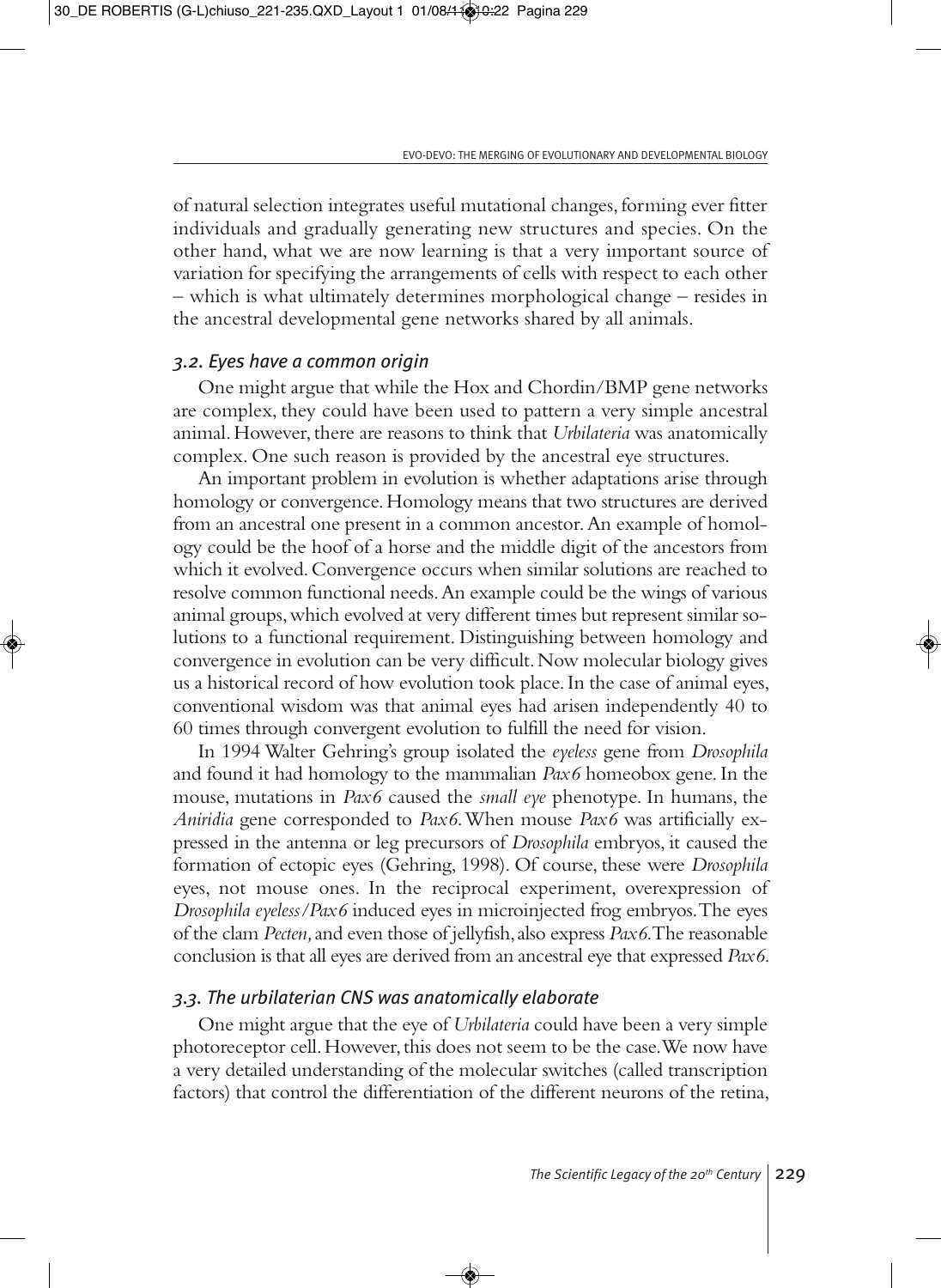which derives from the forebrain. The morphology of mammalian and *Musca domestica* eyes had been described in loving detail by Santiago Ramón y Cajal. In 1915, he noted that by simply displacing the cell body (soma) of two neurons in *Musca*, leaving the cell projections and synaptic connections in place, the entire arrangements of intricate neural connections was maintained, with only small variations, between flies and humans. Recent studies have shown that the transcription factors expressed by various mammalian retinal neurons (photoreceptors, bipolar, and retinal ganglion cells) are replaced in the predicted corresponding fly neurons by their *Drosophila* homologues genes. This has provided molecular confirmation for Cajal's homologies, which he had predicted from pure morphology (Sanes and Zipursky, 2010).

Extensive conservations in 'molecular fingerprints' of particular combinations of transcription factors have also been found between vertebrate and *Drosophila* nerve cord neurons. In addition, mammalian brain hypothalamic neurosecretory cells express the same combinations of transcription factors as their corresponding *Drosophila* or annelid counterparts, which are located within the CNS region traversed by the mouth in protostomes. These neurosecretory peptides, important for sensing and signaling the availability of food, are expressed in the infundibulum of the mammalian brain, through which the gut probably traversed in our hypothetical ancestors (Tessmar-Raible *et al.*, 2007). Thus, *Urbilateria* had a CNS, including eyes, that was sophisticated both from molecular and anatomical standpoints. Before this stage was reached, a long line of Precambrian ancestors must have existed, in which their brains, neural circuits, and eyes were gradually perfected.

### *3.4*. *Animals share a conserved genomic tool-kit*

Until recently the history of animal life on earth had to be deduced from the fossil record. Rapid advances in DNA sequencing have now made available entire sequenced genomes from multiple animal phyla. Because the genetic code arose only once, evolutionary studies are now less dependent on paleontology. We will be able to reconstruct the history of life on earth, registered in the language of DNA, with a degree of precision that seemed impossible only a decade ago. For those interested on how animal evolution actually took place, comparative genomics offers the best of times.

The most important lesson we have learned so far from genome sequences is that animals from the most diverse phyla share a common ancestral tool-kit of genes (De Robertis, 2008). In particular, all the signaling pathways used by cells to communicate with each other – and therefore to regulate their anatomical position with respect with each other in the body – were already present in pre-bilaterian such as cnidarians (sea anemones,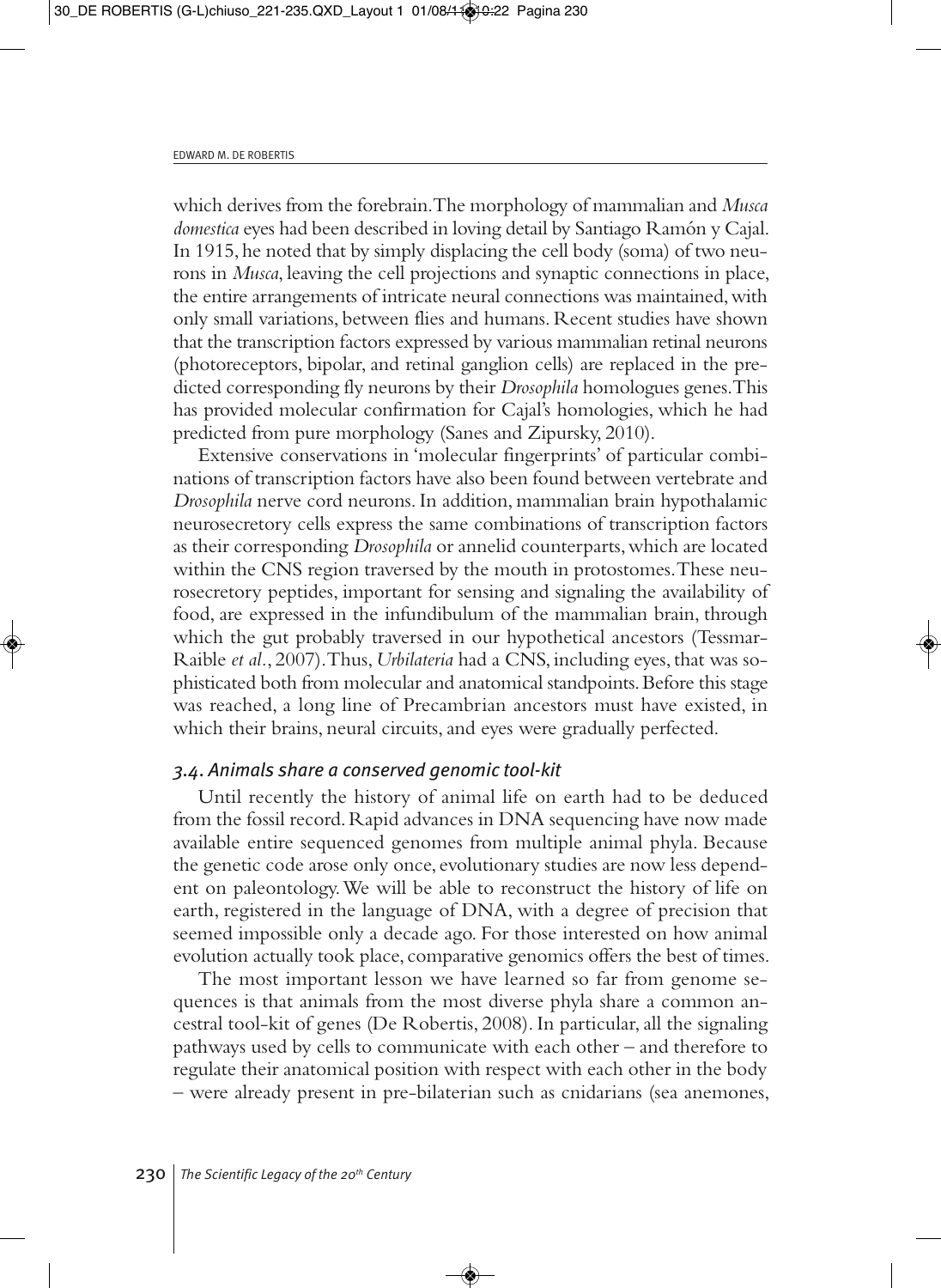medusae and Hydra). Therefore, evolutionary changes resulted from the shuffling of a full ancestral set of genes, rather than from the introduction of new genetic mechanisms from scratch. There was remarkably little biochemical novelty during animal evolution.

#### *3.5. Adaptive mutations*

DNA sequencing has given us the opportunity of identifying the adaptive mutations that were actually selected during the evolution of animal populations in nature. The main types of variations on which natural selection acted to select the adaptive ones were: cis-regulatory mutations, structural gene mutations, gene duplications and gene deletions.

Cis-regulatory mutations are those found in the regulatory regions – called enhancers – located in cis (in the same DNA molecule) near genes. Enhancers regulate in which tissues genes are expressed. Enhancer DNA sequences provide binding sites for combinations of transcription factors that turn genes on and off. By changing the tissue or region in which a gene is expressed, morphological change can be generated. For example, crustaceans such as shrimp and lobsters evolved a considerable diversity of feeding appendages; it has been shown that these changes repeatedly correlated with independent shifts in the border of expression of Hox genes. New enhancers can be readily generated by bringing together combinations of DNA binding sites. They can also be easily lost without paying a large penalty, because the protein encoded by the gene remains and can still be expressed in other tissues under the control of the remaining enhancer elements. Mutations in tissue-specific enhancers are a major source of variations in evolution (Carroll, 2005). However, because enhancers are not highly conserved in sequence, their mutations are rarely detected by automatic sequence comparisons.

Structural mutations affect the sequence of the proteins encoded by genes. Interestingly, adaptive changes many times result from selection of mutations in the same gene. Melanism can be a useful adaptation. Melanic leopards, jaguars, mice, birds and lizards all arose from amino acid changes that increased the activity of the Melanocortin-1 receptor (Hoekstra and Coyne, 2007). Conversely, decreased activity of this receptor is seen in yellow Labradors and human redheads. Thus, natural selection chooses the same solutions repeatedly.

Gene duplications are very powerful source of evolutionary variation because the duplicated gene can be used to fulfill new functions without loss of the original gene (Ohno, 1970). For the molecular biologist they offer the additional advantage that the duplication – or the deletion – of an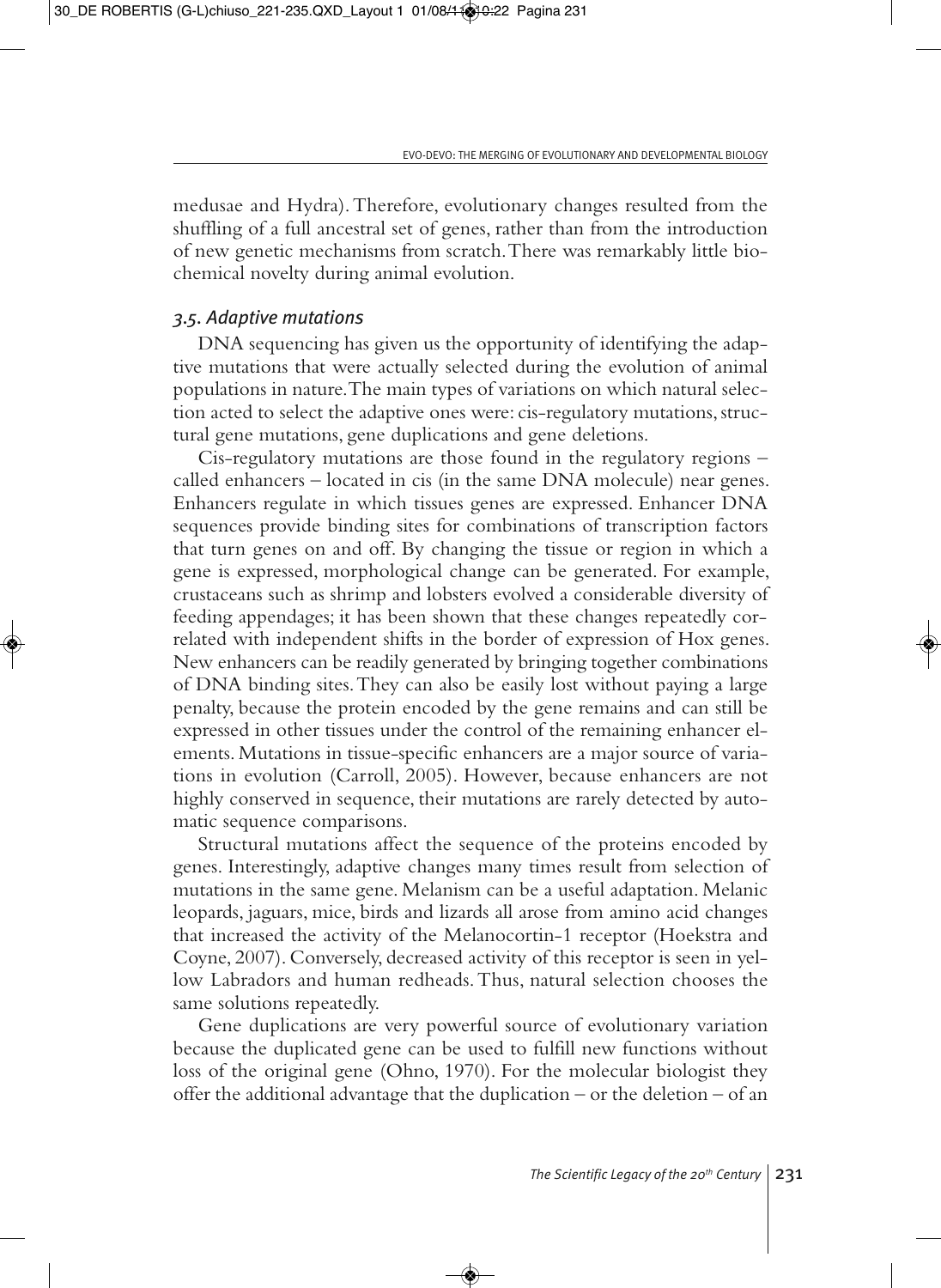entire gene is easily recognized when comparing genomic DNA sequences, thus facilitating the reconstruction of the history of animals.

Gene deletions are a very effective, although generally underappreciated, source of adaptation. Many cave animals – such as salamanders, shrimp and fish – adapt to their new troglodyte environment by losing their eyes and skin pigment. In the case of Mexican Tetra fish, their entrapment in subterraneous caves has led to deletion events in the *ocular and cutaneous albinism gene-2* that occurred independently in different populations (Protas *et al*., 2006). Natural selection tends to choose mutations in the same genes over and over again. Although gene deletions are an effective way of rapidly adapting to changes in the environment, this is achieved at the expense of limiting future evolutionary flexibility.

#### *3.6. Gene losses in the ancestral tool-kit*

There are 30 bilateral animal phyla with distinct body plans, which can be classified in two branches. In the protostomes (mouth-first), the mouth is formed near the blastopore – these animals include most invertebrates. In the deuterostomes (mouth-second), the blastopore gives rise to the anus and the mouth is perforated secondarily - these animals include the phylum *Chordata* to which we belong. For example, if a gene is found both in fruit flies and in humans, it was also present in their last common ancestor, *Urbilateria*, as well. Similarly, if a gene is found both in pre-bilaterian animals such as sea anemones as well as in humans, it follows that this gene was also present in *Urbilateria*.

The role of gene loss in the evolution of Phyla has been highlighted by the sequencing of a sea anemone genome. The bilaterian lineage separated from cnidarians, at least 650 million years ago, from a common animal ancestor designated *Ureumetazoa*. About 2.5% of sea anemone genes are not present in any higher animals but, interestingly, have homologues in fungi and plants. The human genome contains twenty-plus genes of the Wnt family of growth factors. These can be arranged into 13 subfamilies according to their sequence. The sea anemone has 12 Wnt genes, each corresponding to one of the human subfamilies. (Kusserow *et al.*, 2005). Therefore, *Urbilateria* had genes corresponding to at least 12 Wnt subfamilies. Sequencing of the nematode *C. elegans* showed that it has a grand total of five Wnts; the *Drosophila* genome contains only seven. Thus, our human lineage retained most of the ancestral Wnt genes, while worms and fruit flies lost a great many. There are also examples in the opposite direction, in which humans have lost genes present in other vertebrates such as fish, frog or chick. Comparative genomics indicates that gene losses, as well as duplications, may have played an important role in the evolution of body plans.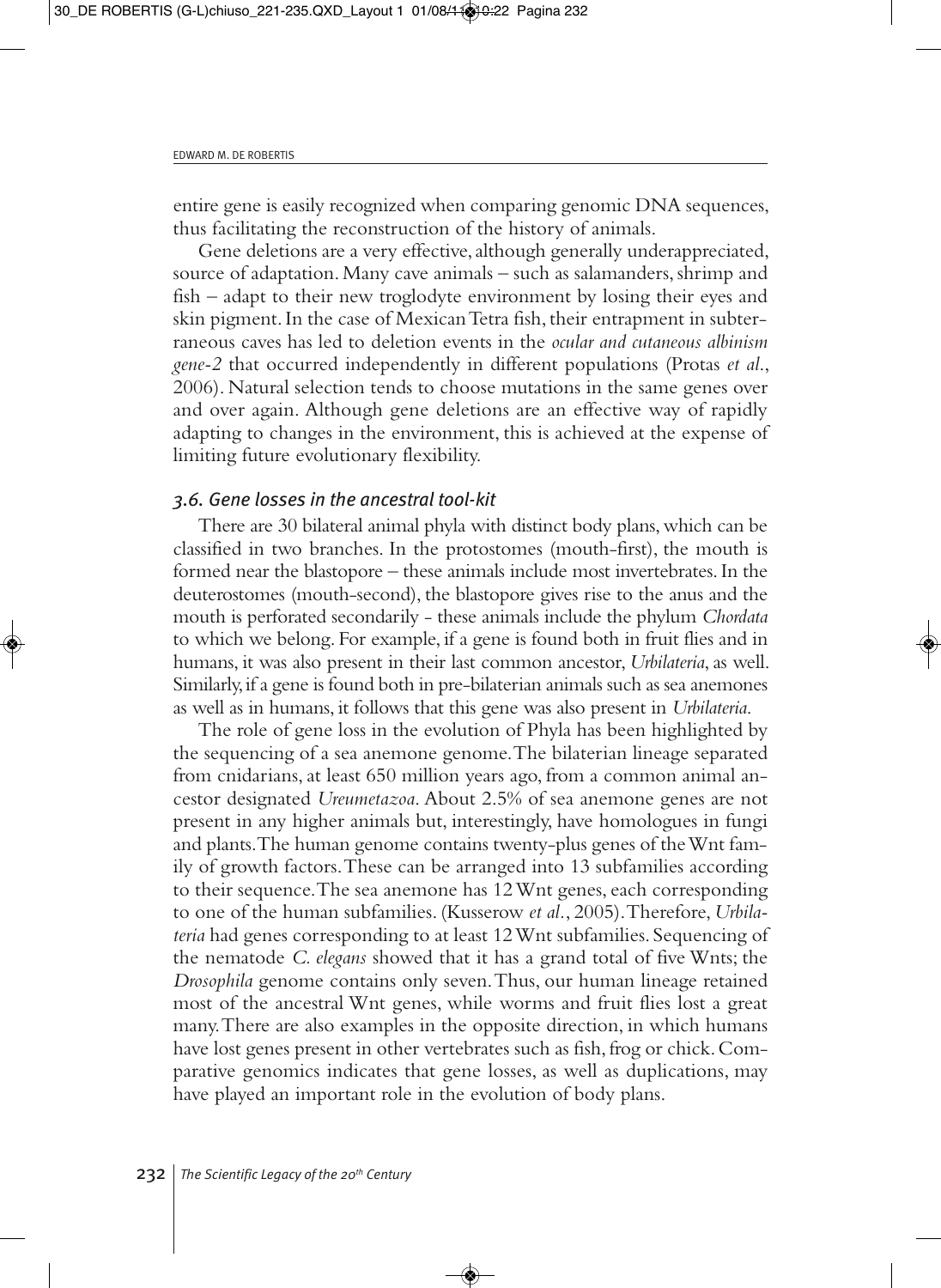## *3.7*. *Historical constraints in animal evolution*

A key question in Evo-Devo is to what degree the deep homologies in embryonic patterning networks have channeled the outcomes of evolution. Many body plans that could have been excellent functional solutions might not exist in nature because they cannot be constructed unless they are compatible with the developmental networks that control the blueprint of animal body form. The respective contributions of functional needs and structural constraints is of great interest in evolutionary biology (Gould, 2002). Paraphrasing François Jacob, not all that is possible finds its way into the actual animal world.

The deep homologies in the developmental tool-kit seem likely to have constrained animal evolution by natural selection. Constraints resulting from the obligatory use of these ancestral patterning networks should not be considered a negative influence. On the contrary, mutations in these gene networks may have been a positive influence that channeled effective adaptation responses to the strictures of natural selection. Adaptation tends to follow the channel of least resistance to ensure survival of the species and it seems likely that modifications in developmental networks have been used repeatedly to resolve related functional needs. Many anatomical structures now considered to result from convergent evolution may turn out to result from the deep homologies in the genetic structure of all animals. Evolution of animal forms involved tinkering with the conserved A-P, D-V, and other developmental gene networks.

## *3.8. Open questions in Evo-Devo*

Three directions will be particularly important for the young discipline of Evo-Devo:

- First, the reconstruction of the ancestral genetic tool-kit from which all animals were built should be a priority. This is at present a bioinformatic computing challenge. Many complete genome sequences are available already. Ideally the DNA of at least one species for each one of the 34 phyla should be completed. The ancestral tool-kit of yeasts has been determined and has proven interesting. Several groups are close to assembling an ancestral mammalian genome. Reconstructing the hypothetical genome of our urbilaterian ancestors will be very informative concerning the origin of body plans – particularly with respect to the role played by gene duplications and deletions during evolution.
- Second, retracing the adaptive mutations that caused the actual anatomical changes selected by natural selection is another priority. Biology is a historical science, and it will be fascinating to unravel the successive molecular steps by which we evolved into our present human condition.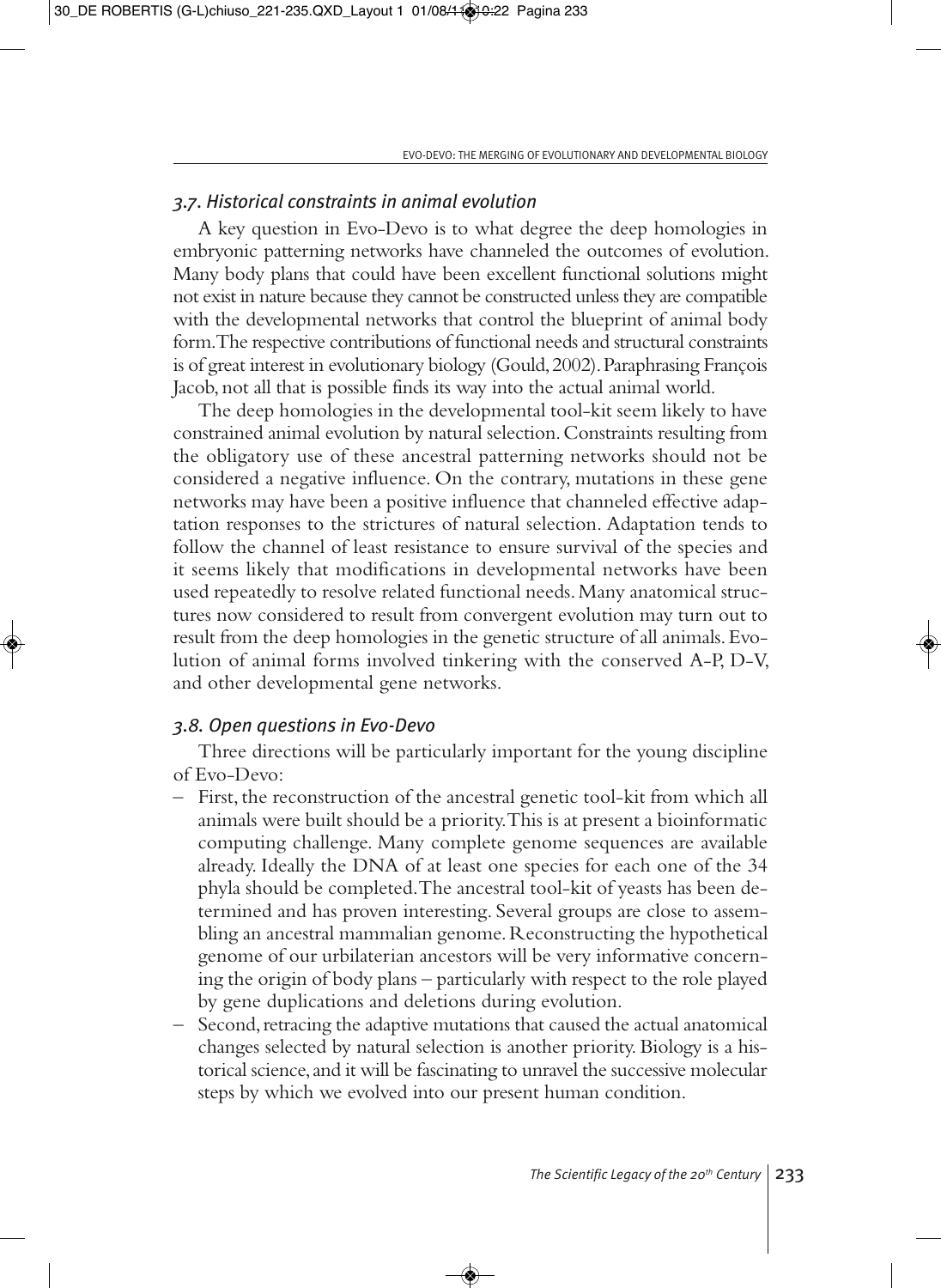– Third, determining how cells read their positional information in the embryo and adult tissues within self-regulating fields of cells will have both medical and evolutionary implications. In the organism, cells receive a multitude of signals that must be integrated and transformed into well-defined cell behaviors. These responses include cell division, differentiation and death, and are ultimately the determinants of morphological change.

### **Conclusion**

The merging of Evolution and Development at the end of the 20<sup>th</sup> century has already provided important insights into how animals evolved an immense variety of body forms. The astonishing realization that has already emerged from Evo-Devo is that all animal life on earth evolved by differential use of the same ancestral tool-kit. A crucial role was played by variations in ancestral developmental gene networks that are hard-wired within our DNA.

## **Bibliography**

- Appel, T.A. (1987), *The Cuvier-Geoffroy Debate*, Oxford University Press, Oxford.
- Cajal, S.R. and Sanchez, D. (1915), Contribución al conocimiento de los centros nerviosos de los insectos, *Trab. Lab. Invest. Biol. 13*, 1-167.
- Carrasco, A.E., McGinnis, W., Gehring, W.J. and De Robertis, E.M. (1984), Cloning of a *Xenopus laevis* gene expressed during early embryogenesis that codes for a peptide region homologous to *Drosophila* homeotic genes: implications for vertebrate development, *Cell 37*, 409-414.
- Carroll, S. (2005), *Endless Forms Most Beautiful: The New Science of Evo-Devo*, W.W. Norton & Co., Inc., New York.
- Darwin, C. (1859), *On the Origin of Species by Means of Natural Selection, or Preservation of Favored Races in the Struggle for Life*, Murray, London.
- De Robertis, E.M. (2006), Spemann's organizer and self-regulation in amphibian

embryos, *Nat. Rev. Mol. Cell Biol. 7*, 296- 302.

- De Robertis, E.M. (2008), Evo-Devo: Variations on Ancestral themes, *Cell 132,* 185-195*.*
- De Robertis, E.M. (2009), Spemann's organizer and the self-regulation of embryonic fields, *Mech. Dev. 126*, 925-941.
- De Robertis, E.M. and Sasai, Y. (1996), A common plan for dorso-ventral patterning in Bilateria, *Nature 380*, 37-40.
- Gehring, W.J. (1998), *Master Control Genes in Development and Evolution: The Homeobox Story*, Yale Univ. Press, New Haven.
- Geoffroy Saint-Hilaire, E. (1822), Considérations générales sur la vertèbre, *Mém. Mus. Hist. Nat. 9*, 89-119.
- Gould, S.J. (1989), *Wonderful Life*, W.W. Norton & Company, New York.
- Gould, S.J. (2002), *The Structure of Evolutionary Theory*, Harvard University Press, Cambridge, Massachusetts, Chapter 10.